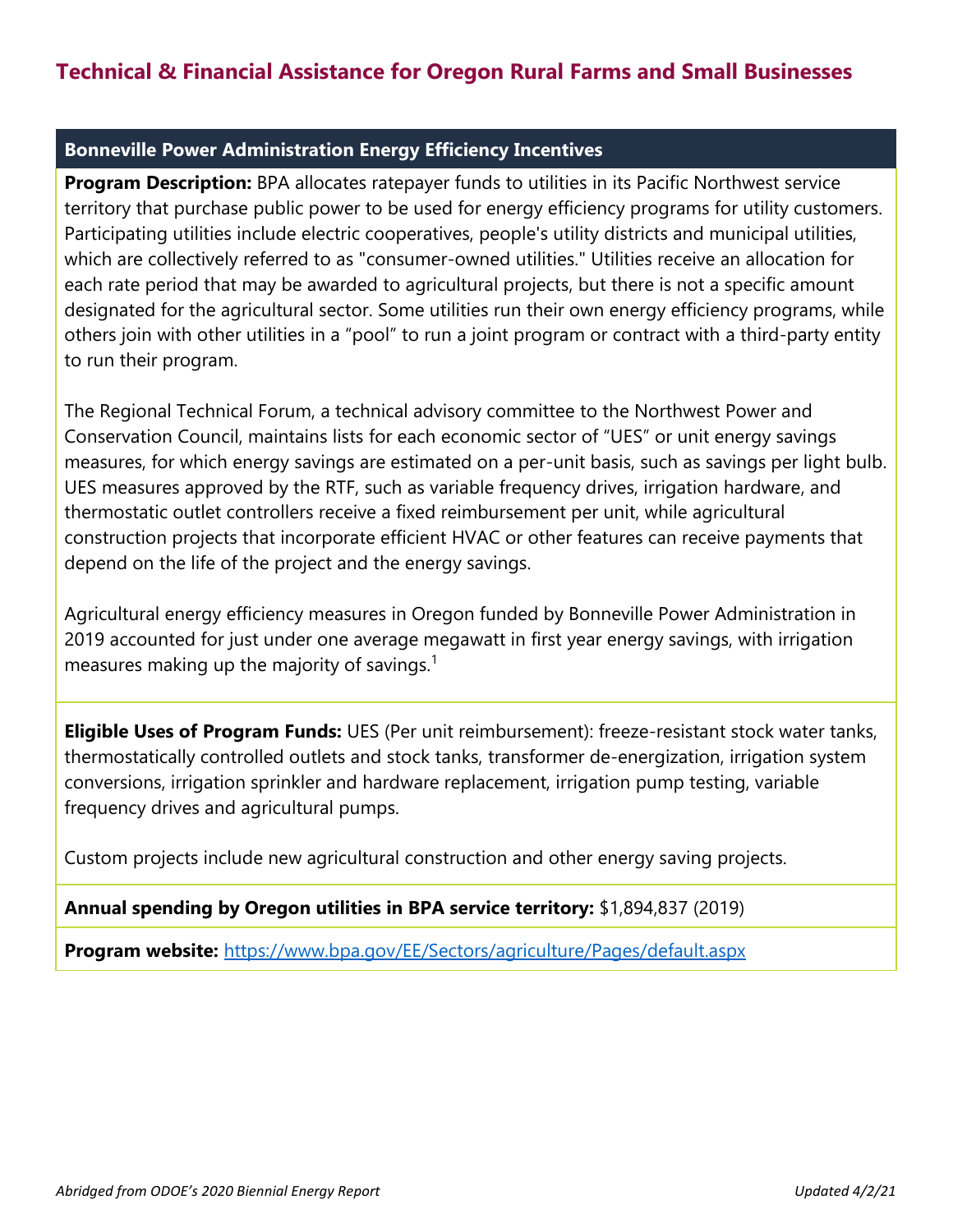## **Energy Trust of Oregon Agricultural Energy Efficiency Measures**

**Program Description:** Energy Trust of Oregon incentivizes energy efficiency savings in the agricultural sector using funds from the Public Purpose Charge paid by customers of investorowned utilities, including Portland General Electric, Pacific Power, NW Natural, Cascade Natural Gas, and Avista. Energy Trust maintains a list of eligible measures, with some measures receiving rebates on a prescriptive per unit or per linear or square foot basis, and others eligible for rebate amounts based upon savings that the measure is expected to achieve through calculated savings.

**Eligible Uses of Program Funds:** Rebates based on unit or linear/square foot measurement: irrigation sprinklers, nozzles and gaskets; Low Energy Precision Application (LEPA) and Low Elevation Spray Application (LESA); greenhouse improvements, such as covers, controllers, condensing unit and radiant heaters, thermal curtains, pipe insulation, and greenhouse sprinkler hardware; building insulation; lighting and lighting controls; and scientific irrigation scheduling (per irrigated acre).

Reimbursements based on calculated savings for specific project: irrigation pump variable frequency drives; irrigation system conversions; greenhouse glazing and boilers; custom lighting and lighting control upgrades; and insulation and dehumidifiers for licensed cannabis and hemp indoor grow facilities.

Custom projects may receive a percentage of project cost.

**Annual Spending by Energy Trust of Oregon for agricultural energy efficiency measures:** Agricultural Equipment (2019): \$364,761 non-cannabis/\$1,143,677 cannabis (\$1,134,801 for lighting and controls)

Greenhouse upgrades (2019): \$238,918 non-cannabis/\$46,910 cannabis

Irrigation (2019): \$1,211,098 Non-cannabis/\$0 cannabis

**Program website:** <https://www.energytrust.org/programs/agriculture/>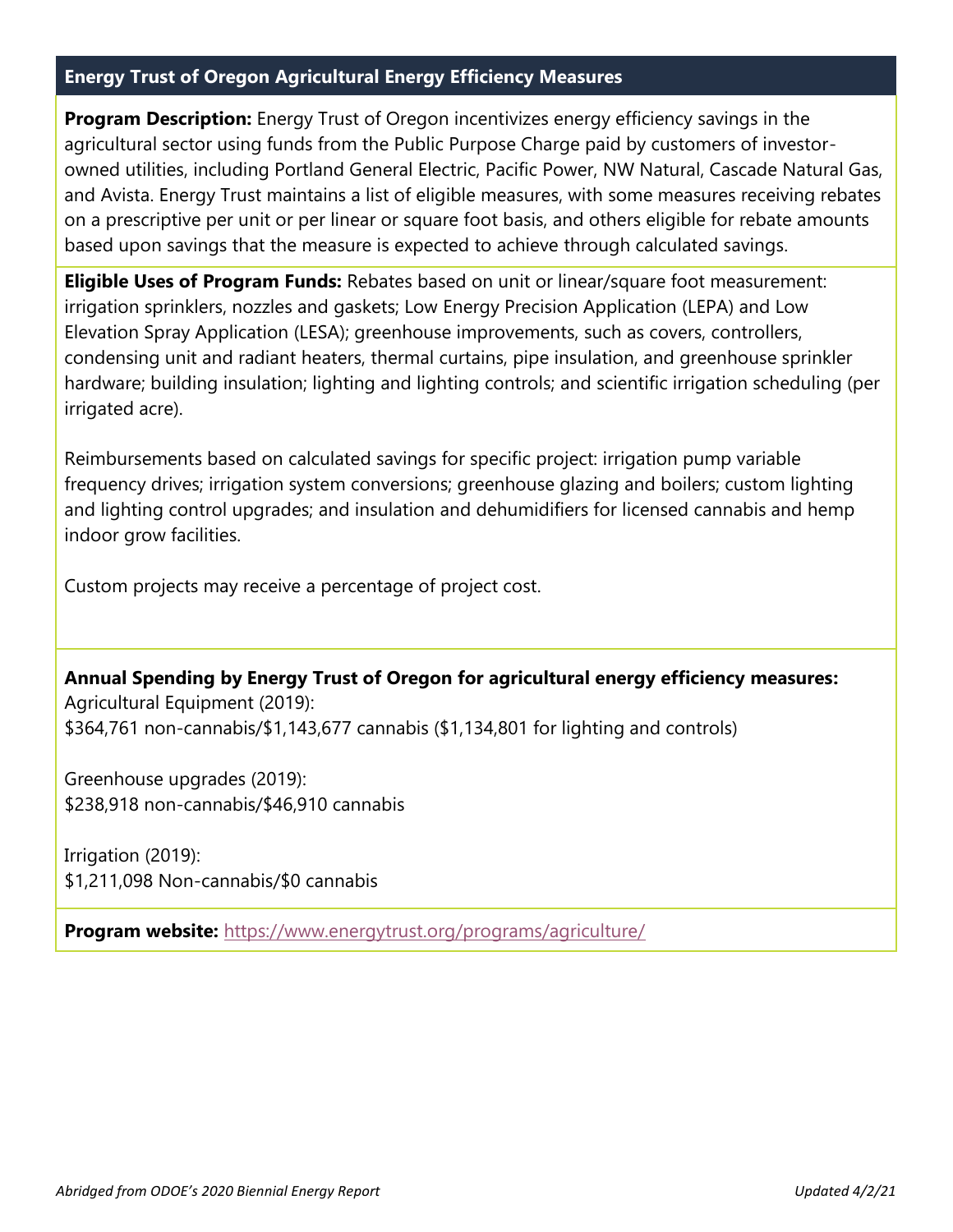**USDA Natural Resources Conservation Service Environmental Quality Improvement Program (EQIP) On-Farm Energy Initiative**

**Program Description:** Agricultural producers planning an energy saving project may apply for EQIP grants for up to 75 percent of project costs with funding awarded as part of a competitive process.<sup>2</sup> Historically underserved farmer or rancher groups, including veterans, farmers or ranchers with limited resources, beginning (less than ten years of experience) farmers or ranchers, and socially disadvantaged farmers or ranchers, may qualify for up to 90 percent of project costs under the program.<sup>3</sup>

The Oregon USDA office received an allocation of \$22.7 million in EQIP funding for 2020, with portions of the state allocation set aside for specific conservation priorities, including \$100,000 for the On-Farm Energy Initiative which specifically targets energy saving projects. Energy is one of six NRCS categories of "resource concerns" that eligible projects may address, with individual projects frequently listing multiple resource concerns; other areas of resource concern include soil, water, air, plants, and animals. <sup>4</sup> The Oregon NRCS office maintains a payment schedules for specific equipment or improvements, including funding for an Agricultural Energy Management Plan or other qualifying energy audit, which is required of all applicants.

Note: While the EQIP On-Farm Energy Initiative specifically targets energy savings, two other NRCS conservation programs include energy on the list of "resource concerns" for which projects can receive funding: Conservation Stewardship Program and Regional Conservation Partnership Program. Oregon is one of the leading states in receiving funds under NRCS conservation programs, and Oregon irrigation modernization projects with energy savings have recently received funding under the Regional Conservation Partnership Program.<sup>5</sup>

**Eligible Uses of Program Funds:** Core energy practices: farmstead energy improvements, irrigation water management, pumping plant, lighting system improvements, and building envelope improvements.

Other eligible energy-related practices: combustion system improvements, cover crops, micro irrigation, irrigation sprinklers, mulching, residue and tillage management, waste recycling, and windbreak establishment.

**Annual Awards in Oregon for USDA NRCS projects where energy was listed as one of the project's resource concerns:**

Environmental Quality Improvement Program: \$619, 576 (2019) Conservation Stewardship Program: \$315,438 (2020) Regional Conservation Partnership Program: \$363,631 (2019)

**Program website:** <https://www.nrcs.usda.gov/wps/portal/nrcs/main/or/programs/financial/eqip/>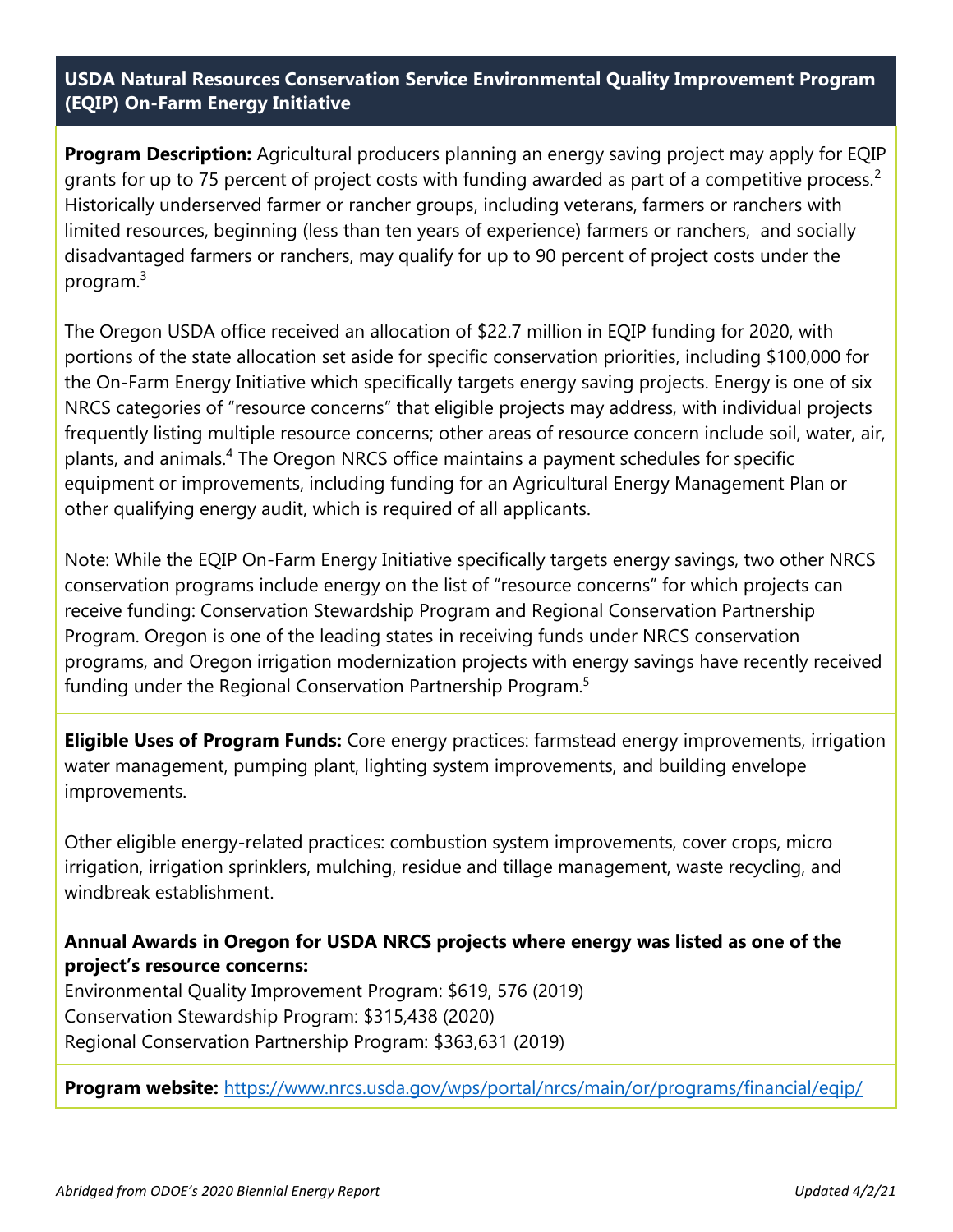## **USDA Rural Development Rural Energy for America Program (REAP)**

**Program Description:** The REAP program offers 1) grants that cover up to 25 percent of total project cost, with remaining costs required to be covered by non-federal funding sources; and 2) loan guarantees that cover up to 75 percent of the total project cost, with combined grant and loan guarantee funding limited to 75 percent of total eligible project costs. REAP funding may be combined with funding from other sources, such as Energy Trust of Oregon, but federal funding from any source may not account for more than 25 percent.

Funding under the REAP program may be used for either energy efficiency or renewable energy projects, although in Oregon this funding source is used almost exclusively for solar electric systems. In 2019, over 99 percent of the REAP grant funds went to solar projects, with loan guarantees almost exclusively covering loans for solar electric projects as well.

REAP recipients must be either agricultural producers with at least 50 percent of gross income coming from agricultural operations or a business located in a rural area. USDA does not require applicants to identify whether they are an agricultural producer; however, information supplied on applications suggests that approximately 30 percent of 2019 grant funds awarded for renewable energy went to farms or vineyards, while one of the two 2019 grant funds awarded for energy efficiency projects went to an agricultural producer.

**Eligible Uses of Program Funds:** Purchase, installation, and construction of energy efficiency improvements or renewable energy systems.

**Annual spending for USDA Rural Development REAP program in Oregon:** 2019: \$832,727 total REAP funds awarded (single funding pool for both renewable energy and energy efficiency; one energy efficiency project received grant funding in 2019)

**Program website:** [https://www.rd.usda.gov/programs-services/rural-energy-america-program](https://www.rd.usda.gov/programs-services/rural-energy-america-program-renewable-energy-systems-energy-efficiency/or)[renewable-energy-systems-energy-efficiency/or](https://www.rd.usda.gov/programs-services/rural-energy-america-program-renewable-energy-systems-energy-efficiency/or)

<sup>&</sup>lt;sup>1</sup> Bonneville Power Administration. Email communication. (September 30, 2020).

 $2$  U.S. Department of Agriculture Natural Resources Conservation Service, Oregon webpage. "On-Farm Energy Initiative practices and ranking questions: Fiscal year 2020." Accessed at

[https://www.nrcs.usda.gov/wps/PA\\_NRCSConsumption/download?cid=nrcseprd1556830&ext=pdf.](https://www.nrcs.usda.gov/wps/PA_NRCSConsumption/download?cid=nrcseprd1556830&ext=pdf)

<sup>&</sup>lt;sup>3</sup> U.S. Department of Agriculture Natural Resources Conservation Service website. "Historically Underserved Farmers and Ranchers." Retrieved October 7, 2020 from

[https://www.nrcs.usda.gov/wps/portal/nrcs/detail/national/people/outreach/slbfr/?cid=nrcsdev11\\_001040.](https://www.nrcs.usda.gov/wps/portal/nrcs/detail/national/people/outreach/slbfr/?cid=nrcsdev11_001040)

<sup>4</sup> U.S. Department of Agriculture Natural Resources Conservation Service. (October 2019) "National Resource Concern List and Planning Criteria." Pages 2-3. Retrieved October 18, 2020 from [https://directives.sc.egov.usda.gov/OpenNonWebContent.aspx?content=44299.wba.](https://directives.sc.egov.usda.gov/OpenNonWebContent.aspx?content=44299.wba)